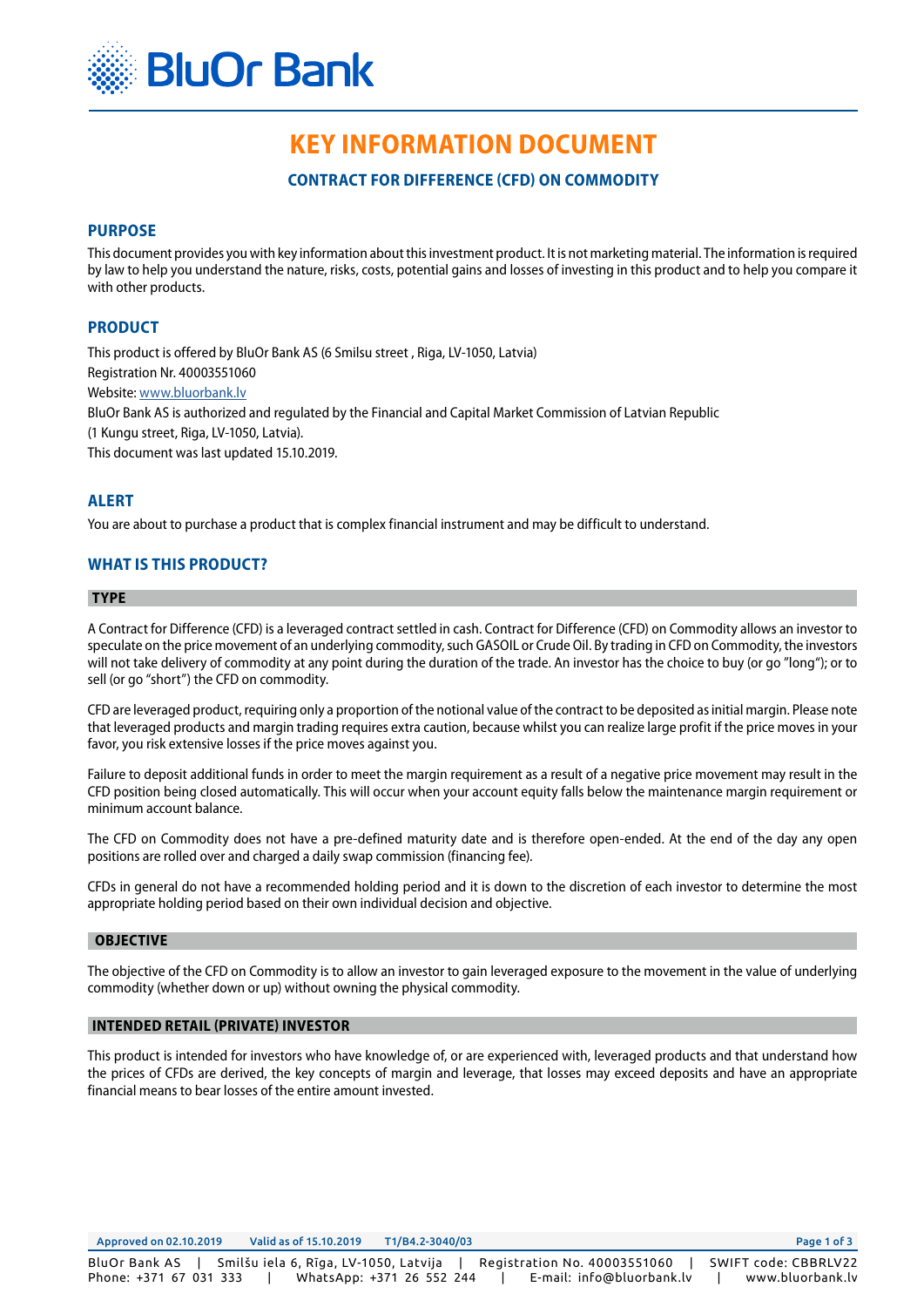

# **WHAT ARE THE RISKS AND WHAT COULD I GET IN RETURN?**



The summary risk indicator is a guide to the level of risk of this product compared to other products. It shows how likely it is that the product will lose money because of movement in the markets or because we are not able to pay you.

We have classified this product as 7 out of 7, which is the highest risk class. This rates the potential losses from future performance of the product at a very high level. This product does not include any protection from future performance, so you could lose some or all of your investments.

#### **GENERAL RISKS**

There are a number type of risk, which you should aware of before beginning of trading (included but not limited): leverage risk, margin risk, exchange risk, market risk, unregulated market risk, counterparty risk, online trading and IT risk, market disruption risk, liquidity risk.

#### **CURRENCY RISK**

It is possible to buy or sell CFD in a currency, which is different to the base currency of your account. The final return you may get depends additionally on the exchange rate between the two currencies.

# **LEVERAGED TRADING**

Using leverage you gain larger exposure to a financial market by tying up only a relatively small amount of your capital. Trading with leverage can magnify both the profits and losses you make in relation to the investment. In some cases you have to deposit additional funds in order to meet the margin requirements as a result of a negative price movement as a result losses could exceed the initial investments.

#### **PERFORMANCE SCENARIO**

The scenarios shown below illustrate how your investment could perform. You can compare them with the scenarios of other products. The scenarios presented are an estimate of future performance and are not an exact indicator. What you get will vary depending on how the market performs and how long you keep the product.

The table below shows the money you could get back under different scenarios, assuming that you buy 5 CFD contract on US Brent Oil (1 contract – 100 Barrels, national value of the trade is 500) at 60 USD/barrels and your position is closed on the same day. Commission is 0.01125% from traded amount.

Leveraged used is 10:1, i.e. 10% initial margin requirements = 3000 USD (60 $*$ 500 $*$  10%)

#### Initial capital 3000 USD

| <b>LONG PERFORMANCE</b><br><b>SCENARIO</b> |       | <b>CLOSING PRICE   PRICE CHANGE</b> | <b>PROFIT/LOSS IN USD</b>                                                                 | <b>CAPITAL (CHANGE)</b>  |
|--------------------------------------------|-------|-------------------------------------|-------------------------------------------------------------------------------------------|--------------------------|
| FAVORABLE                                  | 60.6  | $+1\%$                              | $((60.6-60.0) \times 500)$ -500*60*0.01125%-500*60.6*0.01125% =<br>293.22 PROFIT          | 3293.22<br>$(+9,77%)$    |
| <b>MODERATE</b>                            | 59.70 | $-0.5%$                             | $((59.7 - 60.0) \times 500) - 500*60*0.01125\% - 500*59.70*0.01125\% =$<br>$-156.73$ LOSS | 2843.27<br>$(-5,22%)$    |
| <b>UNFAVORABLE</b>                         | 59.40 | $-1%$                               | $((59.4 - 60.0) \times 500) - 500*60*0.01125\% - 500*59.40*0.01125\% =$<br>$-306.72$ LOSS | 2693.28<br>$(-10, 22\%)$ |
| <b>STRESS</b>                              | 57.00 | $-5%$                               | $((57.0 - 60.0) \times 500) - 500*60*0.01125\% - 500*57.0*0.01125\% =$<br>$-1506.58$ LOSS | 1493.42<br>$(-50, 22%)$  |

| Approved on 02.10.2019                  | Valid as of 15.10.2019                | T1/B4.2-3040/03           |                                                           | Page 2 of 3                              |
|-----------------------------------------|---------------------------------------|---------------------------|-----------------------------------------------------------|------------------------------------------|
| BluOr Bank AS<br>Phone: +371 67 031 333 | Smilšu iela 6, Rīga, LV-1050, Latvija | WhatsApp: +371 26 552 244 | Registration No. 40003551060<br>E-mail: info@bluorbank.lv | SWIFT code: CBBRLV22<br>www.bluorbank.lv |